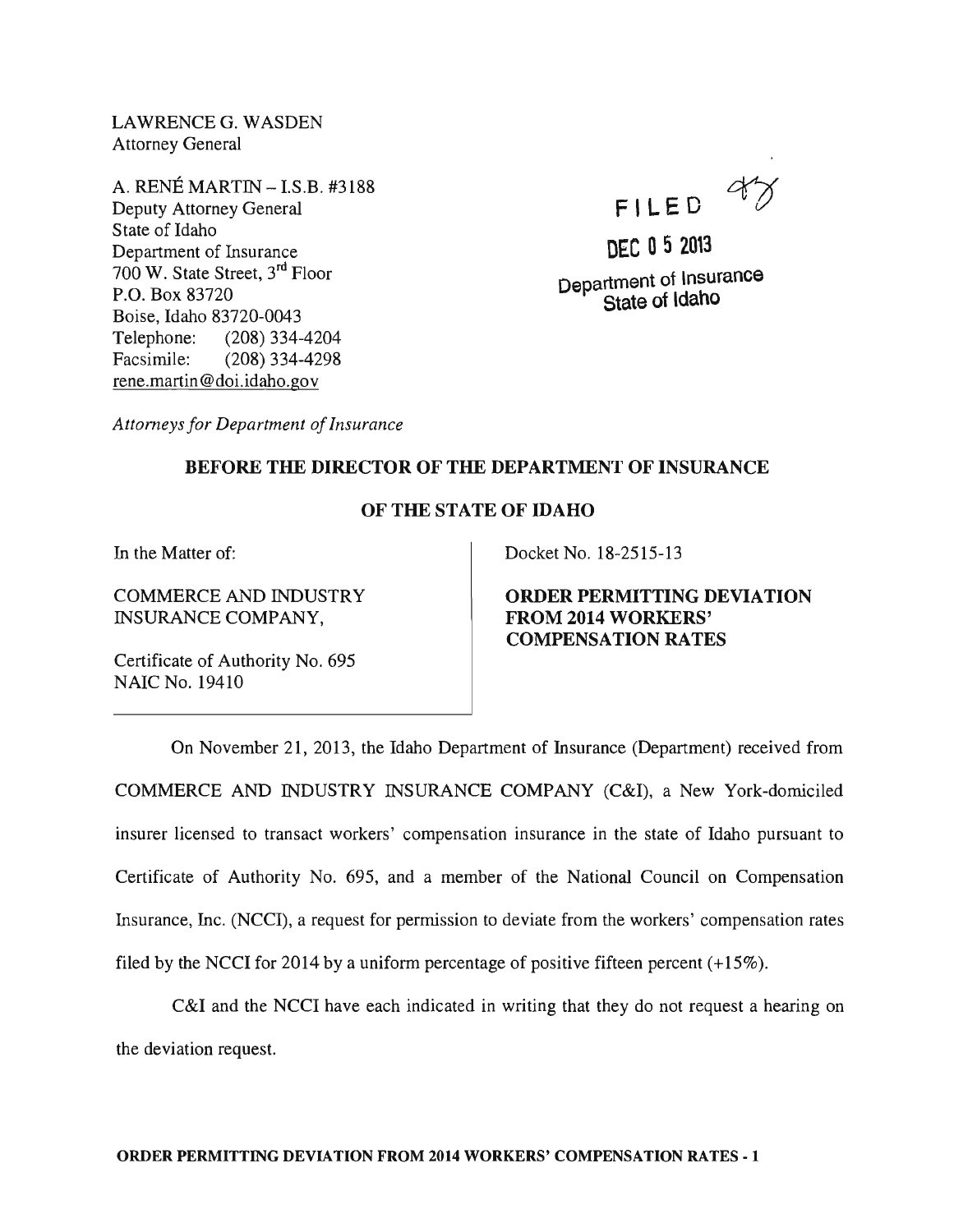The Department's Director (Director), having reviewed and being fully apprised of C&I's request to deviate from the Idaho workers' compensation premium rates filed by the NCCI for 2014, and the requirements of Idaho Code § 41-1614, has determined that the requested rate deviation is justified.

NOW, THEREFORE, IT IS HEREBY ORDERED, pursuant to Idaho Code § 41-1614, that C&I's request for a uniform percentage deviation of positive fifteen percent (+15%) from the workers' compensation rates filed by the NCCI for 2014, exclusive of terrorism rates, is GRANTED. This deviation from the Idaho workers' compensation premium rates filed by the NCCI for 2014 shall take effect on January 1, 2014, and shall remain in effect for one year from that date unless terminated sooner with the approval of the Director.

DATED this  $\frac{H}{d}$  day of December, 2013.

STATE OF IDAHO DEPARTMENT OF INSURANCE

laur feal W

Director